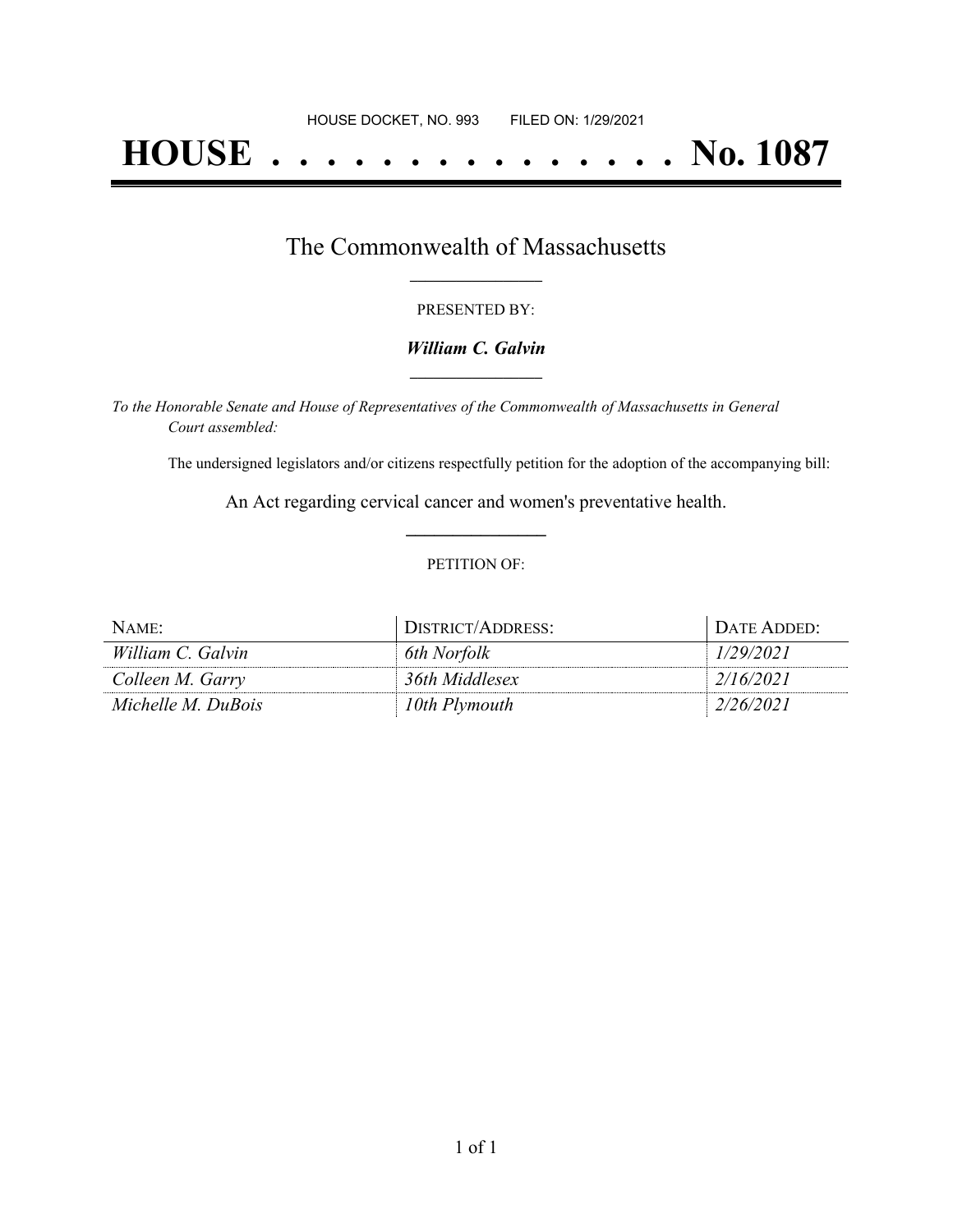#### HOUSE DOCKET, NO. 993 FILED ON: 1/29/2021

# **HOUSE . . . . . . . . . . . . . . . No. 1087**

By Mr. Galvin of Canton, a petition (accompanied by bill, House, No. 1087) of William C. Galvin, Colleen M. Garry and Michelle M. DuBois relative to insurance coverage for cervical cancer and women's preventative health screenings. Financial Services.

### [SIMILAR MATTER FILED IN PREVIOUS SESSION SEE HOUSE, NO. *979* OF 2019-2020.]

## The Commonwealth of Massachusetts

**In the One Hundred and Ninety-Second General Court (2021-2022) \_\_\_\_\_\_\_\_\_\_\_\_\_\_\_**

**\_\_\_\_\_\_\_\_\_\_\_\_\_\_\_**

An Act regarding cervical cancer and women's preventative health.

Be it enacted by the Senate and House of Representatives in General Court assembled, and by the authority *of the same, as follows:*

|  | SECTION 1. Chapter 175, as so appearing in the General Laws, is hereby amended by |  |  |  |
|--|-----------------------------------------------------------------------------------|--|--|--|
|  |                                                                                   |  |  |  |

2 inserting after 47BB the second time it appears, the following section:-

3 Section 47DD. Any policy, contract, agreement, plan or certificate of insurance issued,

4 delivered or renewed within the Commonwealth shall provide coverage for cytological

5 screenings and HPV screenings with no cost sharing to the member.

6 SECTION 2. Chapter 176A, as so appearing in the General Laws, is hereby amended by

7 inserting after 8EE the following section:-

- 8 Section 8FF. Any contract between a subscriber and a corporation under an individual or
- 9 group hospital service plan which is delivered, issued or renewed within the Commonwealth